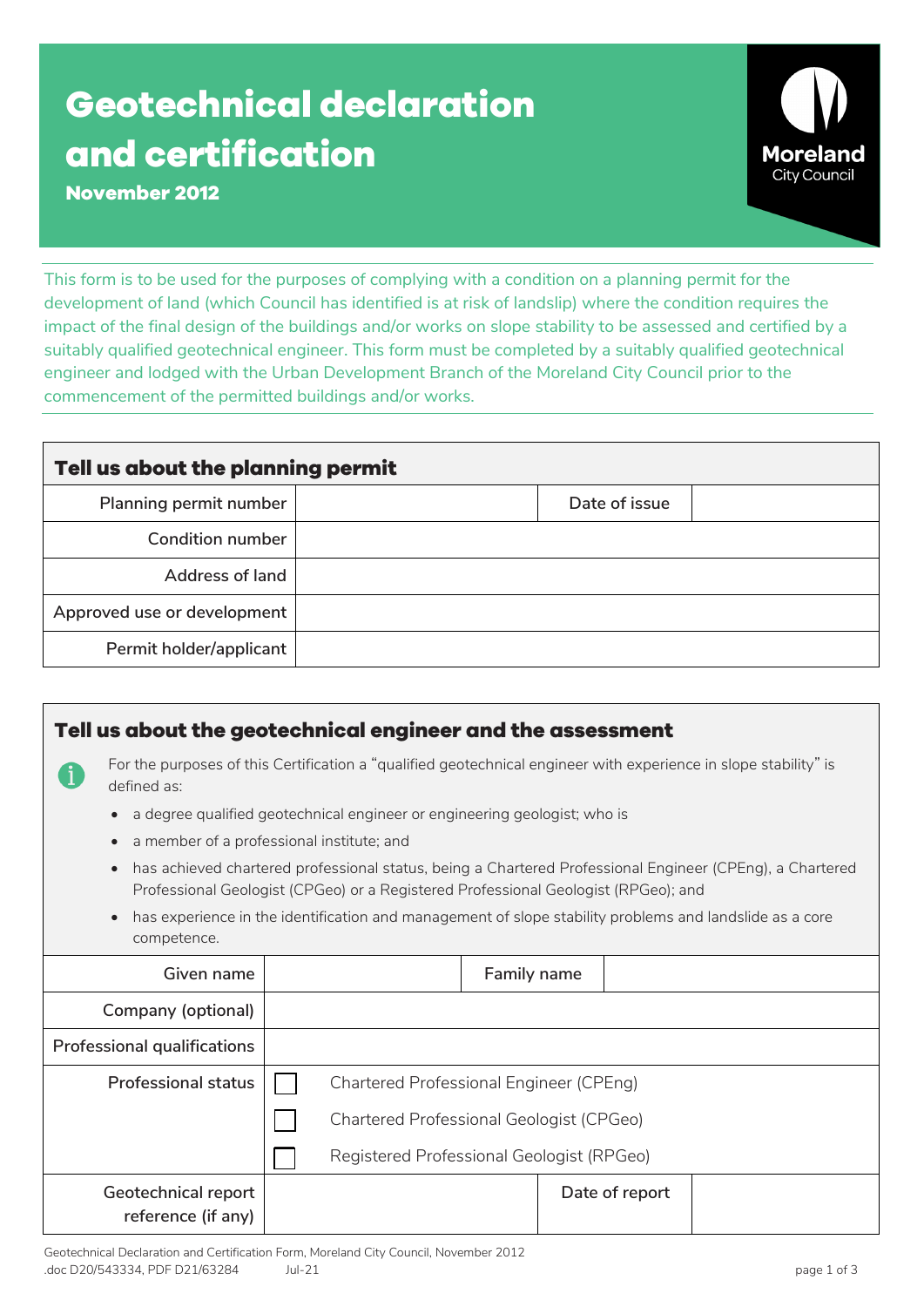## **Submission checklist**

0

 $\mathbf{L}$ 

**Your application must include the following:**

A copy of the planning permit.

A copy of the drawings of the proposed development and other relevant documents (if any) which form part of this certification. Drawings must incorporate any changes required as stated above (if any). List drawing numbers and state other relevant documents:

| <b>Signature and declaration</b> |                                                                                                                                                                                                                                                                                                                                                                                                                                                                                                                                                                                                                                                             |      |  |  |
|----------------------------------|-------------------------------------------------------------------------------------------------------------------------------------------------------------------------------------------------------------------------------------------------------------------------------------------------------------------------------------------------------------------------------------------------------------------------------------------------------------------------------------------------------------------------------------------------------------------------------------------------------------------------------------------------------------|------|--|--|
| Yes                              | I declare that I am a "qualified geotechnical engineer with experience in slope stability" and<br>am qualified to make the certification required by the above-named Planning Permit<br>Condition.                                                                                                                                                                                                                                                                                                                                                                                                                                                          |      |  |  |
| Yes                              | I declare that I have considered and assessed the slope stability of the land at the above<br>named Site Address and the Development approved by the above named Planning Permit in<br>accordance with the procedure for landslide risk assessment established by the Australian<br>Geomechanics Society (Australian Geomechanics Society Landslide Taskforce, Landslide<br>Practice Note Working Group) 'Practice Note Guidelines for Landslide Risk Management<br>2007', Journal and News of the Australian Geomechanics Society, Volume 42 No 1, March<br>2007, including completion of the "Checklist for Landslide Risk Assessment and<br>Management". |      |  |  |
| Yes                              | I certify that the land at the Site Address will achieve a slope stability level of "Acceptable<br>$(10^{-6})$ " taking into account the approved Development and total site disturbances proposed,<br>subject to any required changes being made to the design or ongoing maintenance regime<br>being implemented.                                                                                                                                                                                                                                                                                                                                         |      |  |  |
| Yes<br>No                        | I require changes to the proposed design of the Development and/or ongoing maintenance to<br>achieve or maintain a slope stability level of "Acceptable $(10^{-6})$ ". The design changes and/or<br>ongoing maintenance requirements are attached to this certification and included in the plans<br>certified by me for the purposes of Section 4.                                                                                                                                                                                                                                                                                                         |      |  |  |
| Yes                              | I am aware that this declaration and certification, the attached plans and any other relevant<br>documents attached are to be submitted in satisfaction of the Planning Permit Condition and<br>will be relied upon by the Permit Holder and the Responsible Authority.                                                                                                                                                                                                                                                                                                                                                                                     |      |  |  |
| Signature                        |                                                                                                                                                                                                                                                                                                                                                                                                                                                                                                                                                                                                                                                             |      |  |  |
| Name                             |                                                                                                                                                                                                                                                                                                                                                                                                                                                                                                                                                                                                                                                             | Date |  |  |